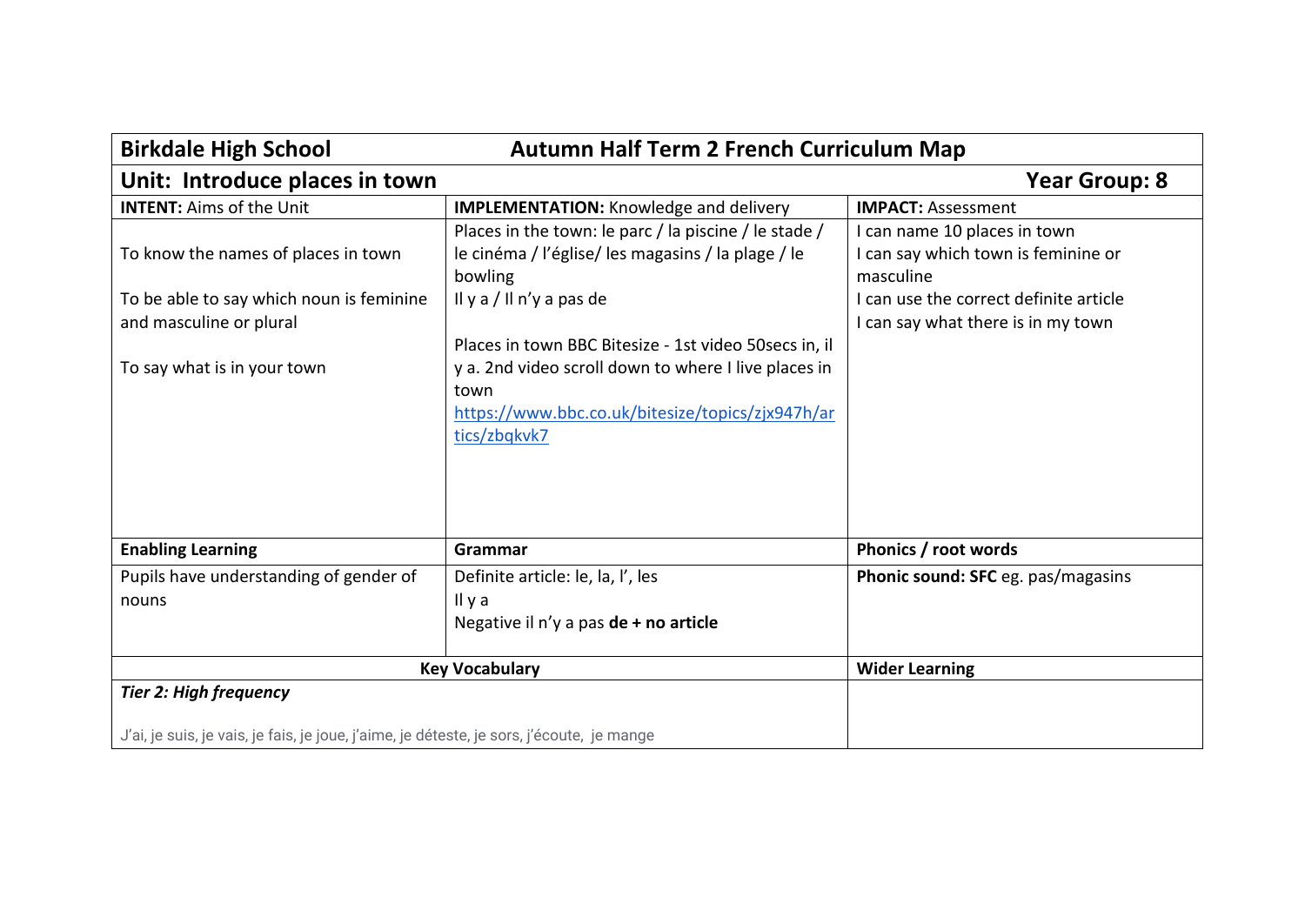| <b>Birkdale High School</b><br><b>Autumn Half Term 2 French Curriculum Map</b>                                             |                                                                                                                                                                                                                                                                        |                                                                                                                                                                                            |
|----------------------------------------------------------------------------------------------------------------------------|------------------------------------------------------------------------------------------------------------------------------------------------------------------------------------------------------------------------------------------------------------------------|--------------------------------------------------------------------------------------------------------------------------------------------------------------------------------------------|
| Unit: Talk about where you go at the weekend Aller à                                                                       |                                                                                                                                                                                                                                                                        | <b>Year Group: 8</b>                                                                                                                                                                       |
| <b>INTENT: Aims of the Unit</b>                                                                                            | <b>IMPLEMENTATION:</b> Knowledge and delivery                                                                                                                                                                                                                          | <b>IMPACT: Assessment</b>                                                                                                                                                                  |
| To talk about where you go in town                                                                                         | Aller all forms<br>$\dot{a}$ + le/la/l'/les                                                                                                                                                                                                                            | I can recognise the present tense of all parts of<br>the verb aller                                                                                                                        |
| To understand the rules of preposition à<br>and how they apply to definite articles to<br>build sentences                  | Places in the town: le parc / la piscine / le stade /<br>le cinéma / l'église/ les magasins / la plage / le<br>bowling / le weekend / le samedi matin / le<br>samedi après midi / le samedi soir                                                                       | I can apply grammar rules using aller à plus a<br>place in the town<br>I can name 8 places in the town in French<br>I can use aller à in a sentence to talk about<br>where I go to in town |
| To develop knowledge of time phrases to<br>add interest to sentence structure                                              | Time phases<br>le matin/l'après-midi/le soir/le weekend<br>Le samedi matin/le samedi après midi/le samedi                                                                                                                                                              |                                                                                                                                                                                            |
| To learn more about high frequency verb<br><b>ALLER</b>                                                                    | soir                                                                                                                                                                                                                                                                   |                                                                                                                                                                                            |
| <b>Enabling Learning</b>                                                                                                   | Grammar                                                                                                                                                                                                                                                                | Phonics / root words                                                                                                                                                                       |
| Jouer à as seen previously works in the<br>same way as aller à                                                             | Le $+$ day of the week<br>Time expressions matin/après midi / soir<br>ALLER - all forms - er verb but irregular<br>English present tense I go/am going /do go<br>French = $Je$ vais<br>$\hat{a} + Ie = au/\hat{a} + Ia = a Ia/\hat{a} + I' = a I'/\hat{a} + Ies = aux$ | Phonic sound 'IN' eg, matin/magasin<br>Phonic sound 'OI' eg. soir/voir/boire                                                                                                               |
| <b>Key Vocabulary</b>                                                                                                      |                                                                                                                                                                                                                                                                        | <b>Wider Learning</b>                                                                                                                                                                      |
| <b>Tier 2: High frequency</b><br>J'ai, je suis, je vais, je fais, je joue, j'aime, je déteste, je sors, j'écoute, je mange |                                                                                                                                                                                                                                                                        | Developing cultural awareness of what is in<br>your town                                                                                                                                   |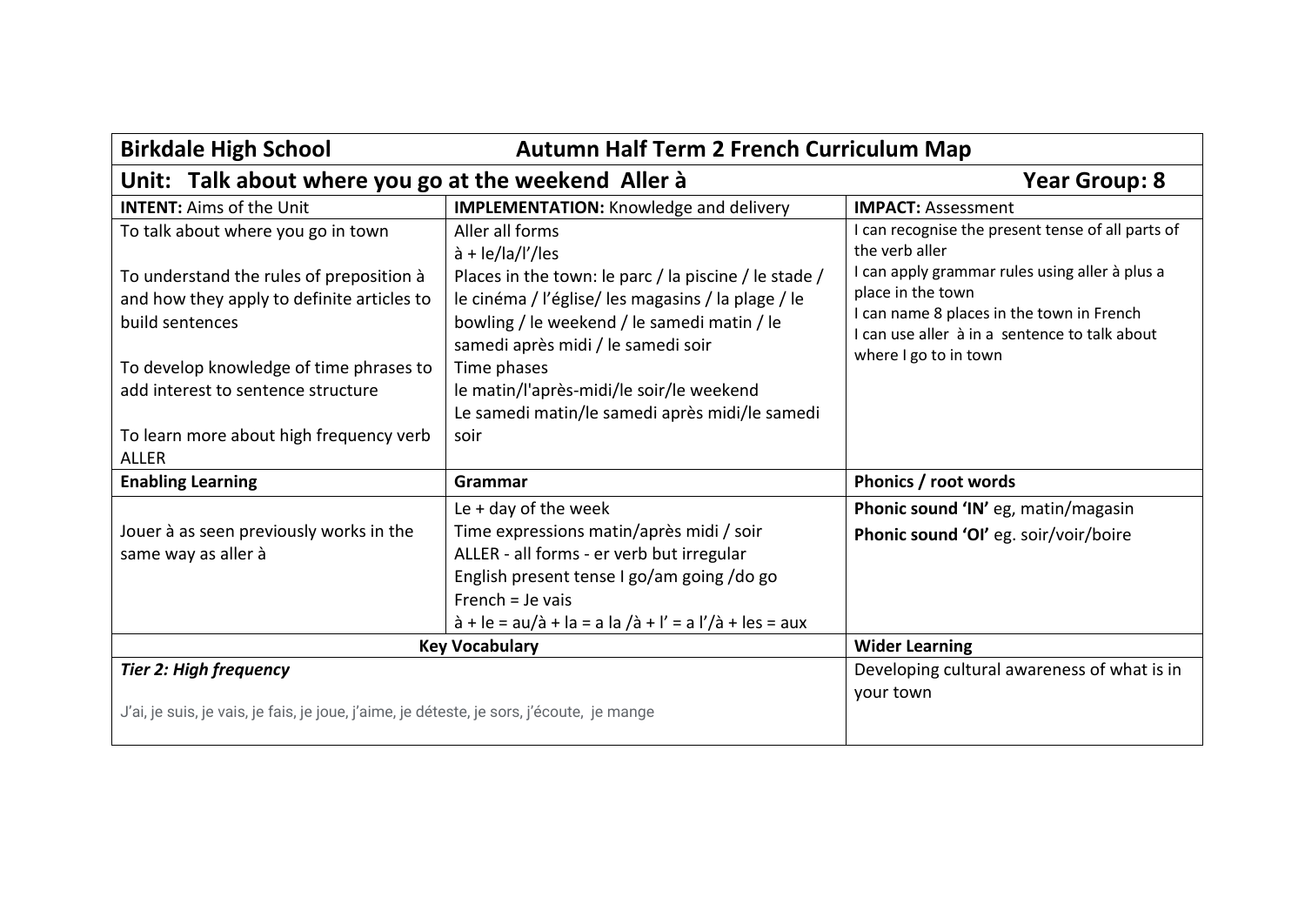| <b>Birkdale High School</b><br><b>Autumn Half Term 2 French Curriculum Map</b>                                             |                                                                                                                           |                                                                                                                                                     |
|----------------------------------------------------------------------------------------------------------------------------|---------------------------------------------------------------------------------------------------------------------------|-----------------------------------------------------------------------------------------------------------------------------------------------------|
| Unit: Infinitives                                                                                                          | Year Group: 8                                                                                                             |                                                                                                                                                     |
| <b>INTENT: Aims of the Unit</b>                                                                                            | <b>IMPLEMENTATION:</b> Knowledge and delivery                                                                             | <b>IMPACT: Assessment</b>                                                                                                                           |
| To understand all verbs stem from an<br>infinitive                                                                         | The following infinitives:-<br>Bloguer/ Écouter de la musique                                                             | I can recognise an infinitive by the ending<br>er/ir/re<br>I can explain it is the starting point of all verb                                       |
| To understand infinitives have three<br>different endings                                                                  | Prendre des selfies/ Partager des photos<br>Regarder des films/ Tchatter avec des amis<br>Télécharger des chansons/Danser | forms and means to do something<br>I can name 10 infinitives in French                                                                              |
| To develop knowledge of where to<br>position infinitives eg. at the start or in<br>the middle of a sentence                | Nager/faire/Retrouver mes amis<br>Rigoler /Jouer /Surfer /Étudier<br>Gagner / Envoyer des SMS/emails                      |                                                                                                                                                     |
| <b>Enabling Learning</b>                                                                                                   | Grammar                                                                                                                   | Phonics / root words                                                                                                                                |
| Revisiting verbs                                                                                                           | Infinitive verb endings in 3 groups - er, ir, re<br>Tchatter - silent 't'<br>Some verbs are followed by 'des'             | Phonic sound:'É' eg télécharger<br>Phonic sound 'OU' eg retrouver<br><b>Root words:</b> Bloguer = to blog (un blog)<br>chanter - chanson - chanteur |
|                                                                                                                            | <b>Key Vocabulary</b>                                                                                                     | <b>Wider Learning</b>                                                                                                                               |
| <b>Tier 2: High frequency</b><br>J'ai, je suis, je vais, je fais, je joue, j'aime, je déteste, je sors, j'écoute, je mange |                                                                                                                           | Family and relationships - verbs of<br>socialising with friends and family                                                                          |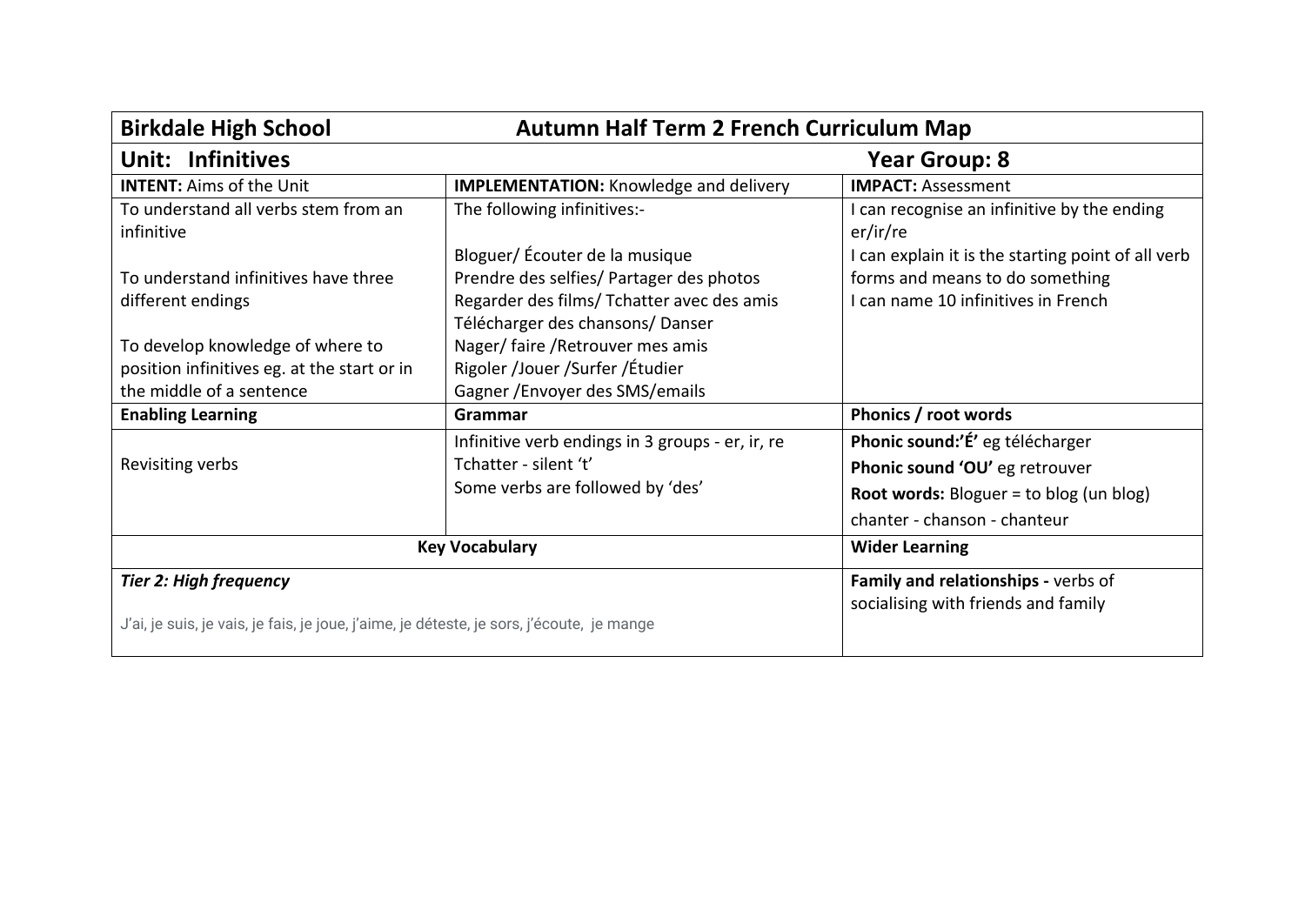| <b>Birkdale High School</b><br><b>Autumn Half Term 2 French Curriculum Map</b>                                             |                                                                                                                                                                                                                                                                                                                                                                                                   |                                                                                                                                                             |
|----------------------------------------------------------------------------------------------------------------------------|---------------------------------------------------------------------------------------------------------------------------------------------------------------------------------------------------------------------------------------------------------------------------------------------------------------------------------------------------------------------------------------------------|-------------------------------------------------------------------------------------------------------------------------------------------------------------|
| J'aime + infinitives<br>Unit:                                                                                              |                                                                                                                                                                                                                                                                                                                                                                                                   | <b>Year Group: 8</b>                                                                                                                                        |
| <b>INTENT: Aims of the Unit</b>                                                                                            | <b>IMPLEMENTATION:</b> Knowledge and delivery                                                                                                                                                                                                                                                                                                                                                     | <b>IMPACT: Assessment</b>                                                                                                                                   |
| To develop knowledge of the two verb<br>rule and talk about what you like doing in<br>your free time                       | Infinitives (see above list)<br>J'aimeJ'adoreje n'aime pasJe déteste +<br>infinitive<br>avec mes copains<br>Sur ma tablette<br>Sur mon ordinateur<br>Sur mon portable<br>Sur YouTube/snapchat/sur Twitter<br>Connectives: et parce que mais aussi cependant<br>Intensifiers: très/assez/un peu/trop<br>How infinitives work<br>https://www.bbc.co.uk/bitesize/topics/z7t8kmn/<br>articles/zhcv6v4 | I can discuss the two verb rule<br>I can use a verb of opinion and another verb to<br>talk about what I like and dislike doing in my free<br>time or online |
| <b>Enabling Learning</b>                                                                                                   | Grammar                                                                                                                                                                                                                                                                                                                                                                                           | Phonics / root words                                                                                                                                        |
| Using opinions again but in a new<br>structure (verb + verb instead of verb +<br>noun)                                     | Two verb rule - present + infinitive<br>E.g. J'aime tchatter avec mes copains                                                                                                                                                                                                                                                                                                                     | Phonic sound 'Al' eg. mais/j'ai<br>Phonic sound: 'EU' eg ordinateur/professeur                                                                              |
|                                                                                                                            | <b>Key Vocabulary</b>                                                                                                                                                                                                                                                                                                                                                                             | <b>Wider Learning</b>                                                                                                                                       |
| <b>Tier 2: High frequency</b><br>J'ai, je suis, je vais, je fais, je joue, j'aime, je déteste, je sors, j'écoute, je mange |                                                                                                                                                                                                                                                                                                                                                                                                   | Technology - Social media and apps.                                                                                                                         |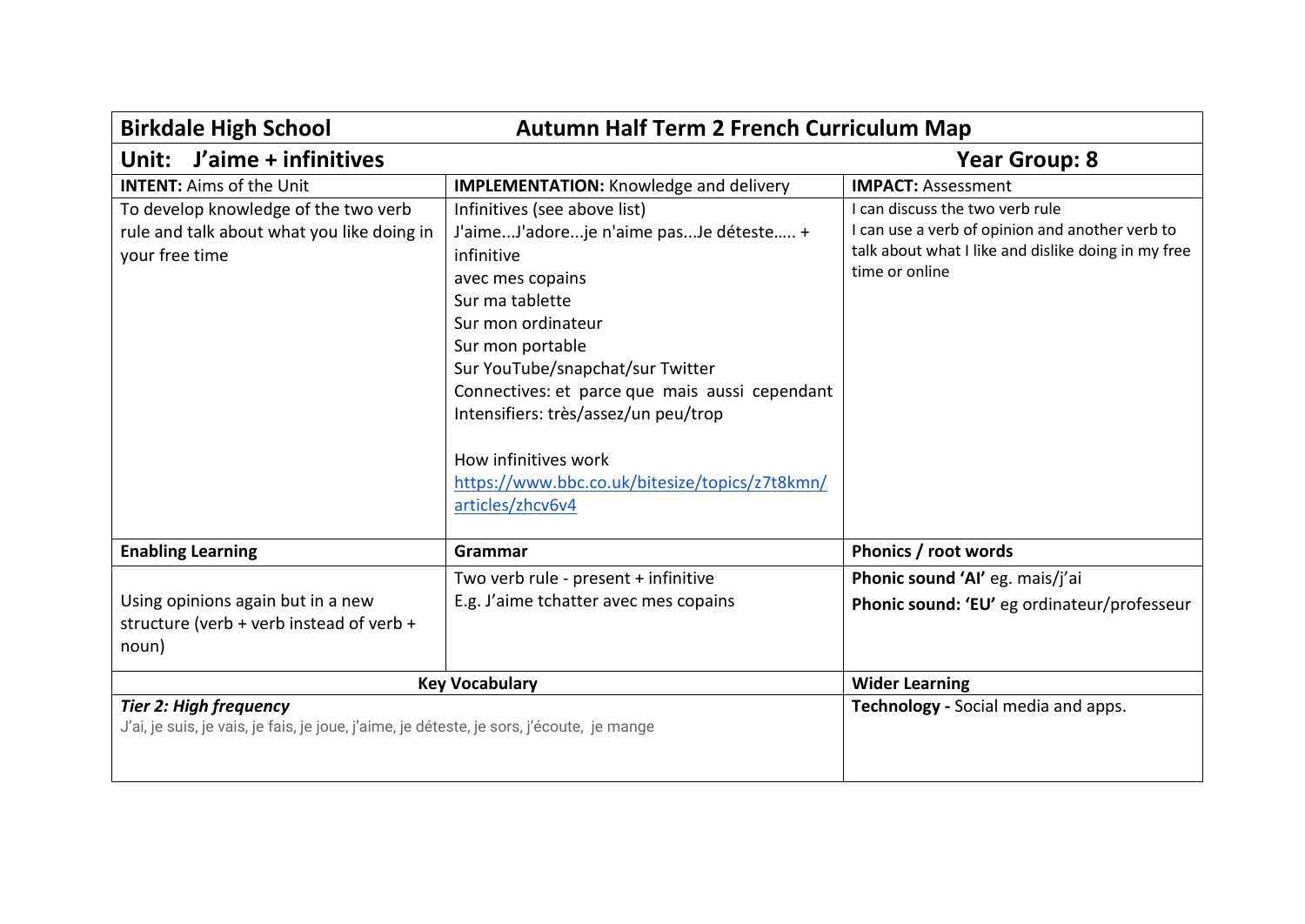| <b>Birkdale High School</b><br><b>Autumn Half Term 2 French Curriculum Map</b>            |                                               |                                                |
|-------------------------------------------------------------------------------------------|-----------------------------------------------|------------------------------------------------|
| <b>The Near Future Tense</b><br>Unit:                                                     |                                               | <b>Year Group: 8</b>                           |
| <b>INTENT:</b> Aims of the Unit                                                           | <b>IMPLEMENTATION:</b> Knowledge and delivery | <b>IMPACT: Assessment</b>                      |
| To understand how the near future tense                                                   | Aller all forms                               |                                                |
| works (2 step rule)                                                                       | Subject pronouns all                          | I can explain how the near future tense is     |
|                                                                                           | Infinitives (see core resources)              | formed                                         |
| To develop further knowledge of key verb                                                  |                                               | I can form the verb ALLER in the present       |
| ALLER and how it links to the near future                                                 | <b>Future Expressions of time</b>             | tense in most forms.                           |
|                                                                                           | ce soir/demain/ce weekend/samedi              | I can apply the verb ALLER in the present      |
| To develop further knowledge of how                                                       | matin/samedi soir/cet après-midi              | tense with an infinitive verb to form the near |
| infinitives work                                                                          |                                               | future tense                                   |
|                                                                                           |                                               | I can recognise infinitive verbs by their      |
|                                                                                           |                                               | endings                                        |
|                                                                                           |                                               | I understand that infinitive verbs are the 'to |
|                                                                                           |                                               | do' part of a verb                             |
| <b>Enabling Learning</b>                                                                  | Grammar                                       | Phonics / root words                           |
|                                                                                           | Future time phrases                           | Phonic sound: 'IN' eg matin                    |
| Revisiting the two verb rule in a different                                               | Near future aller + infinitive                | Phonic sound: 'OI' eg soir                     |
| structure (verb + verb instead of noun +                                                  |                                               | Root words:                                    |
| verb)                                                                                     |                                               | Soir = evening (soirée)                        |
|                                                                                           |                                               | Matin = morning (matinée)                      |
|                                                                                           |                                               |                                                |
|                                                                                           | <b>Key Vocabulary</b>                         | <b>Wider Learning</b>                          |
| Tier 2: High frequency                                                                    |                                               | Literacy - Recognising patterns                |
| J'ai, je suis, je vais, je fais, je joue, j'aime, je déteste, je sors, j'écoute, je mange |                                               |                                                |